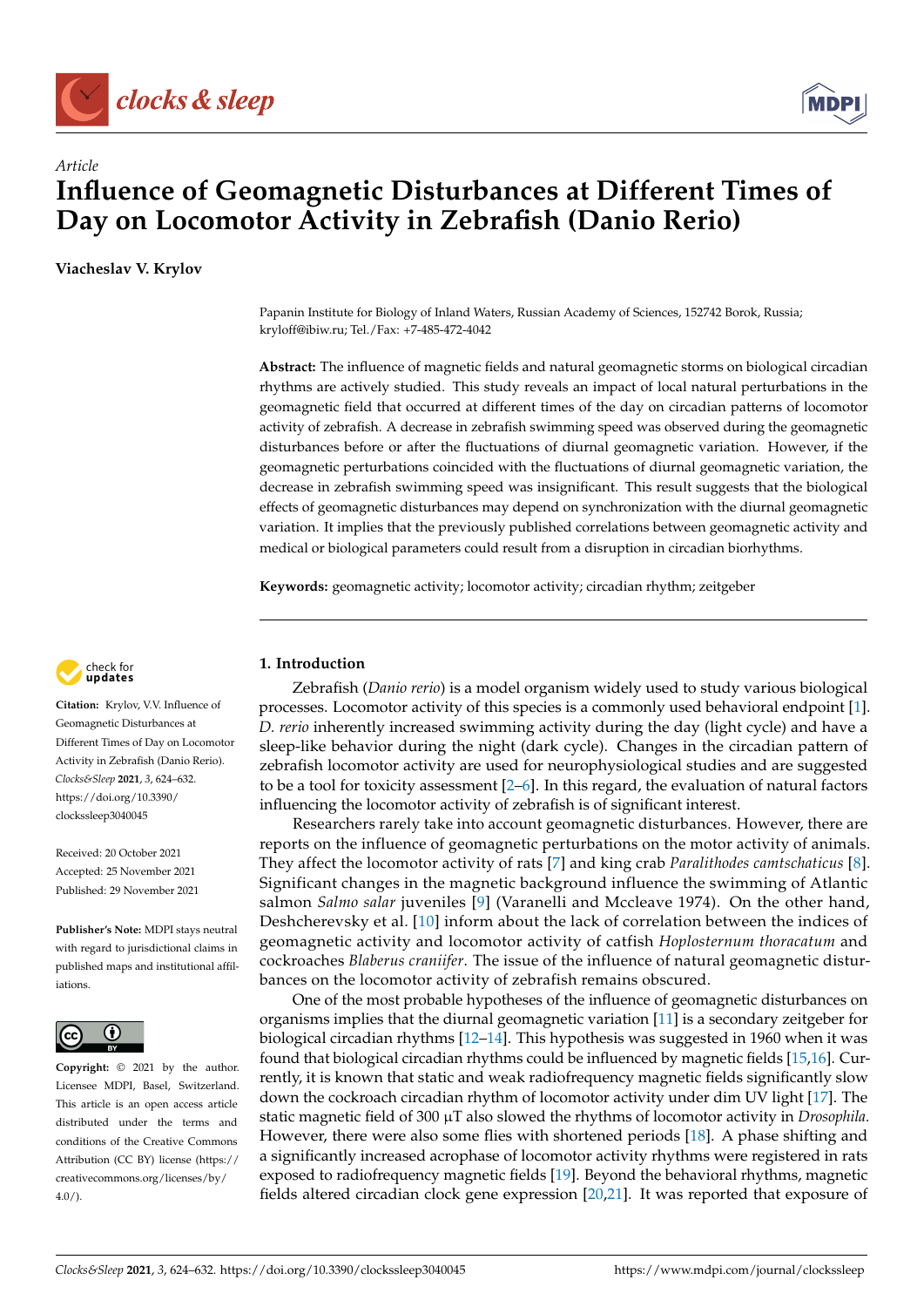zebrafish fibroblast cells to magnetic fields caused an increase in *Cry1aa* expression and the shifting of *Cry1aa* and *Per1b* oscillations phase, while those of *Clock1a* and *Per2* remained unaffected. Similarly, the exposure of larvae to the same magnetic fields between 11 and 14 days post fertilization led to the desynchronization of *Cry1aa* and *Per1b* circadian oscillations [\[22\]](#page-7-15). Moreover, preliminary data on the entraining of zebrafish circadian rhythms by magnetic oscillations with a period of 26.8 h are available [\[23\]](#page-7-16).

An organism may perceive substantial geomagnetic perturbations as a disruption of diurnal geomagnetic variation. Biological effects arise from the inconsistency of processes synchronized with different zeitgebers: the primary light-dark cycle and the secondary diurnal geomagnetic variation disrupted by geomagnetic disturbances [\[24\]](#page-7-17). According to this hypothesis, the response of an organism to geomagnetic activity should depend on the synchronization between local perturbations in the geomagnetic field and the diurnal geomagnetic variation or, more simply, on the time of day when the disturbances occurred. However, there is a lack of studies testing this assumption.

This study analyzed 106-h video records of zebrafish movements from 31 July 2020 to 15 September 2020. Six local geomagnetic disturbances caused by perturbed solar wind occurred during the recording. It allowed comparing the effects of natural geomagnetic disturbances that occurred at different times of the day on the locomotor activity of zebrafish.

## **2. Results**

A decrease in zebrafish swimming speed, increase in the percentage of freezing time, and decrease in the percentage of swimming time are observed as a general trend during the geomagnetic disturbances, with local K-index = 4 compared to the values obtained from the same fish during the magnetically quiet period (Table [1\)](#page-2-0). The mean percentages of freezing and swimming time changed significantly under the disturbances that occurred before the morning fluctuations of diurnal geomagnetic variation on 31 August 2020 and disturbances after the morning fluctuations of diurnal geomagnetic variation on 2–3 August 2020 and 31 August 2020. The decrease in average swimming speed was statistically significant under disturbances that occurred before the morning fluctuations of diurnal geomagnetic variation on 31 August 2020 and disturbances after the morning fluctuations of diurnal geomagnetic variation on 2–3 August 2020. The same effect on the margin of significance was revealed under disturbances before the morning fluctuations of diurnal geomagnetic variation on 14 September 2020 (Table [1\)](#page-2-0). However, there was no significant influence on swimming speed, percentage of freezing time, and percentage of swimming time if the perturbations in the geomagnetic field coincided with the morning fluctuations of diurnal geomagnetic variation (31 August 2020). Unsmoothed double plotted actograms of zebrafish swimming speed can be found in Supplementary Figure S1.

Studied disturbances did not significantly affect averaged meandering. There was a weak trend towards a decrease in the wall preference index during geomagnetic disturbances. On average, zebrafish significantly prefer visiting the central zone of aquaria under the disturbances that occurred before the morning fluctuations of diurnal geomagnetic variation on 31 August 2020 and disturbances after the morning fluctuations of diurnal geomagnetic variation on 2–3 August 2020.

It should be noted that the direction of changes in studied behavioral characteristics under disturbances that occurred before or after the morning fluctuations of diurnal geomagnetic variation was the same in all individuals for most cases (Table [1\)](#page-2-0).

Table [2](#page-3-0) contains summarized data for the events before or after the morning fluctuations of diurnal geomagnetic variation from different time intervals. The effects of events that occurred after the morning fluctuations of diurnal geomagnetic variation, in summary, were more expressed than those that occurred before.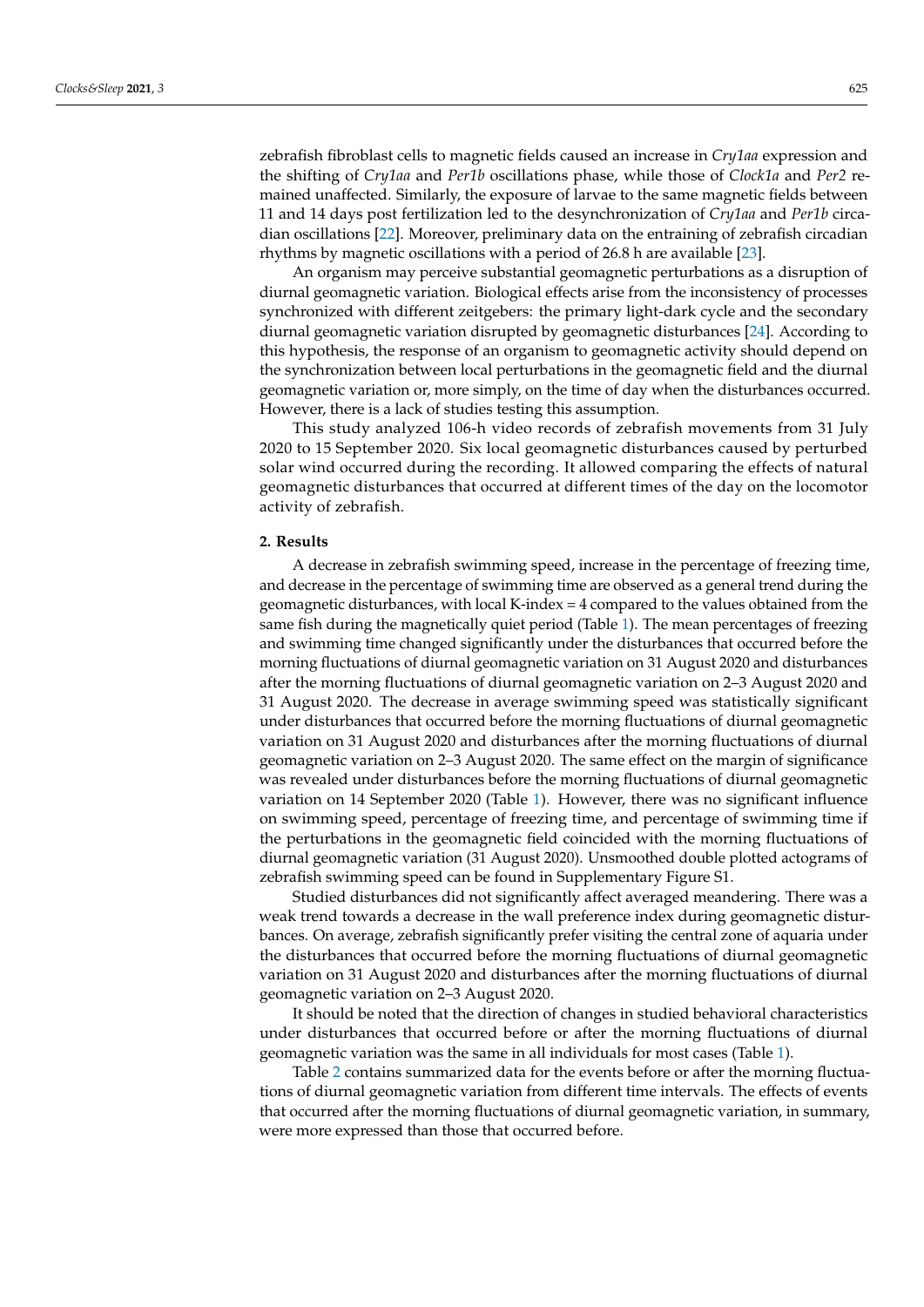**Individuals Time Interval 1** Time Interval 2 **Time Interval 2 Time Interval 3 Events after FDGV 12:00–15:00 2 August 2020 15:00–18:00 3 August 2020**  $n = 12$ **Event before FDGV 00:00–03:00 31 August 2020 Event Coincided with FDGV 09:00–12:00 31 August 2020 Events after FDGV 15:00–21:00 31 August 2020 Event before FDGV 00:00–03:00 14 September 2020** Average swimming speed  $\overline{\text{(cm/s)}}$ Fish#1  $\begin{array}{r} 2.63 \pm 0.19 \\ 3.44 \pm 0.12 \\ \end{array}$ <br>Fish#2  $\begin{array}{r} 1.55 \pm 0.09 \\ 1.65 \pm 0.08 \end{array}$  $0.35 + 0.09$  $\frac{2.28 \pm 0.30}{0.68 \pm 0.15}$  $2.87 \pm 0.56$  $2.49 \pm 0.13$  $2.06 + 0.15$  $2.05 \pm 0.14$  $0.75 + 0.17$  $\frac{0.76 \pm 0.09}{0.39 \pm 0.09}$ Fish#2  $\frac{1.65 \pm 0.08}{1.65 \pm 0.07}$ <br>Fish#3  $\frac{1.78 \pm 0.07}{2.05 \pm 0.06}$  $\pm$  0.15  $1.14 \pm 0.12$ <br> $0.64 \pm 0.15$  $2.19 \pm 0.18$  $\frac{2.66 \pm 0.16}{2.79 \pm 0.50}$  $2.00 \pm 0.40$  $\frac{1.86 \pm 0.14}{2.21 \pm 0.34}$  $\frac{0.67 \pm 0.06}{0.35 \pm 0.13}$  $2.05 \pm 0.06$  $\frac{0.78 \pm 0.09}{0.94 \pm 0.30}$ <br> $\frac{1.61 \pm 0.12}{1.61 \pm 0.12}$  $\frac{24}{3.49 \pm 0.43}$  $\frac{2.21}{2.74 \pm 0.18}$  $0.67 \pm 0.05$ Fish#4  $\frac{1.07 \pm 0.14}{1.50 \pm 0.16}$  $\frac{3.88 \pm 0.40}{3.41 \pm 0.15}$  $\frac{2.11 \pm 0.25}{2.84 \pm 0.09}$  $0.69 \pm 0.26$  $\frac{0.89 \pm 0.08}{0.89 \pm 0.08}$ The mean value  $1.76 \pm 0.10$  $2.16 \pm 0.12$  $0.65 \pm 0.10$  $1.45 \pm 0.14$  $2.93 \pm 0.24$  $3.01 \pm 0.15$  $2.09 \pm 0.14$  $2.37 \pm 0.09$  $0.54 \pm 0.09$  $\overline{0.75 \pm 0.04}$ Freezing time  $\binom{\%}{0}$ <br>17.36  $\pm$  12.21 Fish#1  $\frac{20.09 \pm 3.20}{12.03 \pm 1.06}$  $93.63 + 2.79$  $\overline{41.75 \pm 3.70}$  $\frac{1}{10.92 \pm 3.08}$  $28.13 \pm 6.39$  $\frac{28.15}{18.57 \pm 3.60}$  $72.90 + 7.79$  $73.51 \pm 3.70$ Fish#2  $\frac{28.01 \pm 5.07}{29.53 \pm 2.94}$  $\frac{81.31 \pm 6.15}{68.21 \pm 3.63}$  $\frac{31.55 \pm 8.83}{12.84 \pm 1.53}$  $\frac{40.98 \pm 8.44}{37.03 \pm 3.78}$  $\frac{90.78 \pm 3.01}{80.20 \pm 2.45}$ Fish#3  $\frac{20.61 \pm 2.79}{1}$  $13.32 \pm 0.96$  $84.01 \pm 4.86$  $78.24 \pm 2.67$  $11.68 \pm 5.83$  $9.80 \pm 6.08$  $22.92 \pm 7.72$  $\frac{8.00 \pm 1.51}{23.71 \pm 5.9}$  $90.55 \pm 4.90$  $79.24 \pm 1.91$ Fish#4  $\frac{59.63 \pm 6.03}{45.55 \pm 4.12}$  $\frac{33.35}{45.55 \pm 4.12}$  $68.49 \pm 12.36$  $54.28 + 3.89$  $6.47 \pm 3.98$  $\frac{6.47 \pm 0.98}{6.89 \pm 1.39}$ <br>16.77 ± 4.34 5.95  $8.79 + 1.43$  $\frac{78.33 \pm 12.15}{71.74 \pm 3.70}$ The mean value  $\frac{32.08 \pm 3.21}{25.11 \pm 2.36}$  $\frac{81.86 \pm 3.95}{60.62 \pm 3.31}$  $\frac{16.77 \pm 4.34}{10.11 \pm 1.72}$  $28.94 \pm 3.64$  $18.10 \pm 2.18$  $\frac{83.14 \pm 3.97}{76.17 \pm 1.61}$ Swimming time (%) Fish#1  $\frac{79.35 \pm 3.11}{85.95 \pm 0.97}$  $\frac{6.25 \pm 2.70}{56.61 \pm 3.39}$  $81.68 \pm 12$  $88.44 \pm 3.00$  $70.03 \pm 7.06$  $\frac{21.09}{81.09}$  ± 3.57  $\frac{27.06 \pm 7.77}{26.45 \pm 3.69}$ Fish#2 71.96 ± 5.07<br>
70.35 ± 2.93<br>
Fish#3 79.23 ± 2.77<br>  $\frac{79.23 \pm 2.77}{86.45 + 0.95}$  $18.41 \pm 6.11$  $31.47 + 3.65$  $68.26 \pm 8.92$  $85.89 + 1.46$  $58.53 \pm 8.30$  $\frac{62.82 \pm 3.76}{76.24 \pm 7.56}$  $9.17 \pm 2.99$  $\frac{1}{19.70 \pm 2.41}$  $\frac{1}{86.45 \pm 0.95}$  $15.80 \pm 4.82$  $21.62 \pm 2.60$  $87.93 \pm 5.72$  $87.57 \pm 5.67$ <br>91.56  $\pm$  3.80  $\frac{91.45 \pm 1.45}{75.97 \pm 5.86}$  $9.44 + 4.90$  $20.67 \pm 1.92$ Fish#4  $\frac{40.06 \pm 5.96}{54.21 \pm 4.14}$  $\frac{31.34 \pm 12.27}{45.49 \pm 3.90}$  $\frac{91.56 \pm 3.80}{91.39 \pm 1.31}$  $\frac{75.97 \pm 5.86}{90.65 \pm 1.40}$  $\frac{21.53 \pm 12.15}{28.13 \pm 3.72}$ The mean value  $\frac{67.65 \pm 3.19}{ }$  $74.24 \pm 2.31$  $17.95 + 3.92$  $38.80 \pm 3.20$  $82.36 \pm 4.26$  $88.32 \pm 1.62$  $70.19 \pm 3.66$  $81.50 \pm 2.15$  $\frac{16.80 \pm 3.96}{23.74 \pm 1.61}$ Rapid movement time (%)<br> $\frac{0.96 \pm 0.24}{0.24}$ Fish#1  $\frac{0.56 \pm 0.13}{2.03 \pm 0.30}$  $0.12 \pm 0.09$  $\frac{1.64 \pm 0.52}{0.29 \pm 0.12}$  $\frac{0.67 \pm 0.15}{0.19 \pm 0.14}$  $1.85 + 0.85$  $\frac{0.33 \pm 0.05}{0.33 \pm 0.05}$  $0.05 \pm 0.02$  $\overline{0.04 \pm 0.02}$ <br>0.05  $\pm$  0.05 Fish#2  $\frac{0.02 \pm 0.02}{0.12 \pm 0.04}$  $\frac{0.29 \pm 0.12}{0.32 \pm 0.06}$  $0.19$  $1.27 \pm 0.31$  $\frac{0.49 \pm 0.18}{0.15 \pm 0.05}$  $\frac{0.05 \pm 0.05}{0.10 \pm 0.04}$ Fish#3  $\frac{0.16 \pm 0.06}{0.22 \pm 0.06}$  $0.19 \pm 0.12$  $\frac{0.14 \pm 0.10}{0.17 \pm 0.11}$  $\frac{0.39 \pm 0.21}{2.63 \pm 1.27}$  $\frac{0.83 \pm 0.46}{0.54 \pm 0.24}$  $\frac{0.01 \pm 0.01}{0.08 \pm 0.02}$ <br> $\frac{0.15 \pm 0.07}{0.07}$ Fish#4  $\frac{0.31 \pm 0.16}{0.24 \pm 0.11}$  $0.24 \pm 0.11$  $0.23 \pm 0.04$  $1.97 + 0.75$  $1.72 \pm 0.47$  $0.32 + 0.18$  $0.56 \pm 0.14$  $0.13 \pm 0.03$ The mean value  $\frac{0.26 \pm 0.06}{0.65 \pm 0.14}$  $\frac{0.19 \pm 0.05}{0.58 \pm 0.18}$  $0.88 \pm 0.24$  $1.57 \pm 0.36$  $0.87 \pm 0.26$  $0.40 \pm 0.07$  $0.06 \pm 0.02$  $0.09 \pm 0.01$ Meandering (◦/cm) Fish#1  $\frac{58.29 \pm 3.51}{45.46 \pm 1.66}$  $101.93 \pm 15.01$  $63.16 \pm 5.39$  $\frac{31.00 \pm 6.04}{32.29 \pm 1.30}$  $\frac{26.09 \pm 2.16}{37.04 \pm 2.03}$  $\frac{76.76 \pm 14.60}{119.31 \pm 23.26}$ Fish#2  $\begin{array}{r} 31.65 \pm 2.23 \\ 35.13 \pm 2.40 \\ 23.99 \pm 2.88 \\ \hline 28.77 \pm 1.12 \end{array}$  $57.87 + 17.30$  $76.49 \pm 12.58$ <br>  $61.21 \pm 15.98$ <br>  $54.42 \pm 5.55$  $23.83 + 2.12$  $28.85 \pm 2.75$  $43.72 \pm 11.87$  $34.02 \pm 2.29$  $\frac{68.34 \pm 6.90}{56.54 \pm 6.03}$  $\frac{28.77 \pm 1.12}{28.77 \pm 1.12}$  $25.31 \pm 1.64$  $\frac{15.01 \pm 10.36}{43.15 \pm 10.36}$  $\frac{21.62 \pm 21.5}{242.65 \pm 10.51}$  $\frac{20.77 \pm 1.63}{30.77 \pm 1.43}$  $80.05 \pm 32.96$  $\frac{56.66}{59.14 \pm 17.93}$ Fish#4  $\frac{47.67 \pm 10.43}{51.15 \pm 0.07}$  $\frac{1}{51.15} \pm 8.07$  $\frac{53.57 \pm 8.86}{51.59 \pm 5.50}$  $\frac{18.91 \pm 1.10}{20.71 \pm 0.64}$  $\frac{25.72 \pm 2.39}{29.13 \pm 2.68}$  $\frac{73.19 \pm 10.43}{69.23 \pm 8.82}$ The mean value  $\frac{40.40 \pm 3.42}{40.13 \pm 2.45}$  $68.64 \pm 7.94$  $61.42 \pm 4.27$  $\frac{24.76 \pm 1.80}{31.25 \pm 3.03}$  $\frac{34.55 \pm 4.11}{32.74 \pm 1.13}$  $\frac{74.59 \pm 8.94}{76.05 \pm 9.01}$ Wall preference index Fish#1  $\frac{0.79 \pm 0.07}{0.81 \pm 0.02}$  $\frac{0.08 \pm 0.06}{0.57 \pm 0.05}$  $\frac{0.62 \pm 0.09}{0.49 \pm 0.03}$  $0.44 + 0.07$  $\frac{0.11 \pm 0.07}{0.53 \pm 0.04}$  $\frac{0.57 \pm 0.16}{0.61 \pm 0.08}$ Fish#2  $\frac{0.41 \pm 0.05}{0.52 + 0.02}$  $0.52 \pm 0.03$  $0.18 \pm 0.10$  $\frac{0.29 \pm 0.04}{0.34 \pm 0.10}$  $\frac{0.44 \pm 0.04}{0.51 \pm 0.03}$  $0.41 \pm 0.09$  $\frac{0.34 \pm 0.04}{0.39 \pm 0.11}$  $0.09 + 0.07$  $0.26 + 0.07$ Fish#3  $\frac{0.48 \pm 0.04}{0.59 \pm 0.04}$  $\frac{0.34 \pm 0.10}{0.30 \pm 0.04}$  $\frac{0.40 \pm 0.13}{0.59 \pm 0.09}$  $\frac{0.39 \pm 0.11}{0.51 \pm 0.06}$  $\frac{0.49 \pm 0.15}{0.57 \pm 0.09}$ Fish#4  $0.45 \pm 0.09$  $\overline{0.49 \pm 0.04}$  $0.29 \pm 0.15$  $\overline{0.45 \pm 0.04}$  $0.64 \pm 0.08$  $0.57 \pm 0.04$  $0.45 \pm 0.08$  $0.63 \pm 0.03$  $0.62 \pm 0.15$  $0.36 \pm 0.06$ The mean value  $0.53 \pm 0.04$  $0.60 + 0.02$  $0.22 \pm 0.05$  $0.40 \pm 0.03$  $0.52 \pm 0.05$  $0.54 \pm 0.03$  $0.42 \pm 0.04$  $0.50 + 0.03$  $0.44 \pm 0.08$  $0.45 \pm 0.05$ 

<span id="page-2-0"></span>**Table 1.** Parameters of locomotor activity in zebrafish under geomagnetic disturbances (above dash) and at the same time on magnetically quiet days (below dash).

Note: characteristics are given as mean  $\pm$  mean error; FDGV—fluctuations of diurnal geomagnetic variation.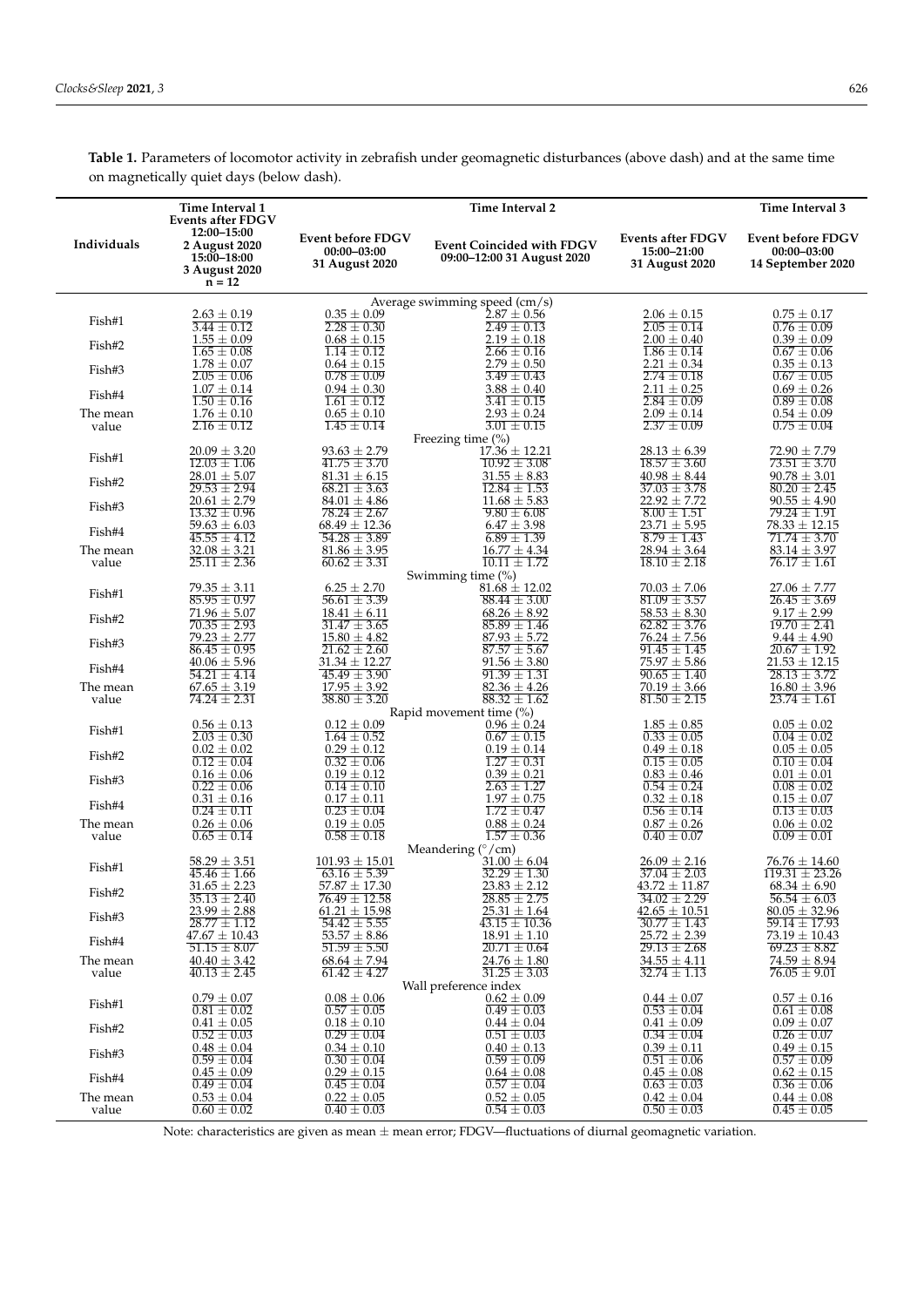| Parameter                                        | <b>Events after FDGV</b><br>$n = 8$ | <b>Event before FDGV</b><br>$n = 8$ | <b>Event Coincided</b><br>with FDGV<br>$n = 4$ |
|--------------------------------------------------|-------------------------------------|-------------------------------------|------------------------------------------------|
| Avg. swimming speed $\frac{\text{cm}}{\text{s}}$ | $1.93 + 0.17$                       | $0.60 \pm 0.08$                     | $2.93 \pm 0.35$                                |
|                                                  | $2.27 + 0.24*$                      | $1.10 + 0.20 +$                     | $3.01 + 0.26$                                  |
| Freezing time $(\%)$                             | $30.51 + 4.78$                      | $82.50 + 3.18$                      | $16.77 + 5.41$                                 |
|                                                  | $21.60 \pm 4.99$ **                 | $68.40 + 4.82$ <sup>*</sup>         | $10.11 + 1.24$                                 |
| Swimming time (%)                                | $68.92 + 4.76$                      | $17.37 + 3.17$                      | $82.36 \pm 5.12$                               |
|                                                  | $77.87 \pm 4.89$ **                 | $31.27 \pm 4.66*$                   | $88.32 + 1.15$                                 |
| Rapid movement time $(\%)$                       | $0.57 + 0.20$                       | $0.13 + 0.03$                       | $0.88 \pm 0.40$                                |
|                                                  | $0.53 + 0.22$                       | $0.34 + 0.19$                       | $1.57 + 0.42$                                  |
| Meandering $(^{\circ}$ /cm)                      | $37.47 + 4.41$                      | $71.62 \pm 5.43$                    | $24.76 \pm 2.49$                               |
|                                                  | $36.43 + 2.84$                      | $68.74 + 7.78$                      | $31.25 + 4.65$                                 |
| Wall preference index                            | $0.48 \pm 0.05$                     | $0.33 \pm 0.07$                     | $0.52 \pm 0.06$                                |
|                                                  | $0.55 + 0.05*$                      | $0.43 + 0.05$                       | $0.54 + 0.02$                                  |

<span id="page-3-0"></span>**Table 2.** Parameters of locomotor activity in zebrafish under geomagnetic disturbances (above dash) and at the same time on magnetically quiet days (below dash) in summarized groups.

Note: characteristics are given as mean  $\pm$  mean error; FDGV—fluctuations of diurnal geomagnetic variation; n—sample size; significant differences compared with the control (paired-samples *t*-test): \*\* *p* < 0.01, \* *p* < 0.05. † Marginal differences *p* < 0.1.

#### **3. Discussion**

The decrease of locomotor activity in zebrafish during geomagnetic disturbances is consistent with earlier data in other species. It is known that various magnetic influences can lead to a reduction of locomotor activity in mice and rats [\[25](#page-7-18)[–27\]](#page-7-19), planarian [\[28\]](#page-7-20), and fruit flies [\[29\]](#page-7-21). However, all these findings were obtained in artificial magnetic environments reproduced in a laboratory, while the present study results are based on natural geomagnetic disturbances.

The insignificant modulations of studied parameters by the local geomagnetic disturbances at the morning fluctuations of diurnal geomagnetic variation and notable effects at other hours can be evidence for the hypothesis that an organism may perceive substantial geomagnetic perturbations as a disruption of diurnal geomagnetic variation. Perhaps cryptochromes could be a link between magnetic influence and locomotor activity in zebrafish. On the one hand, cryptochromes are suggested to be responsible for the biological effects of geomagnetic storms [\[24\]](#page-7-17) and magnetic-compass orientation in living beings [\[30\]](#page-7-22). On the other hand, cryptochromes are involved in the transcription-translation feedback loop as the main elements of the molecular circadian oscillator that manage the rhythms of locomotor activity [\[31](#page-8-0)[,32\]](#page-8-1). A possible mechanism of magnetic bioeffects is based on changes of the singlet-triplet state of electrons in cryptochrome's radical pairs, modulating the functional state of these proteins [\[33\]](#page-8-2). These magnetic-field-induced changes in the functional state of cryptochromes may, in turn, affect the repressor functions of the CRY:PER dimers and modulate the state of the transcription-translation feedback loop. However, it should be noted that only one case of coincidence of geomagnetic disturbances and fluctuations of diurnal geomagnetic variation was analyzed. Moreover, the geomagnetic disturbances on 31 August occurred by series, and geomagnetic activity was also recorded before and after fluctuations of diurnal geomagnetic variation on this day. More research is needed to clarify this issue.

More pronounced effects caused by the geomagnetic disturbances that occurred after the morning fluctuations of diurnal geomagnetic variation compared to that caused by the events that occurred before can be evidence for different efficiency of geomagnetic disturbances at different times of the day. At the same time, the differences in the activity of zebrafish at the light and dark phases should be taken into account. *D. rerio* show increased swimming activity during the light phase and sleep-like behavior during the dark phase [\[2](#page-6-1)[,34\]](#page-8-3). The events before the morning fluctuations of diurnal geomagnetic variation occurred at the dark phase. It could be a reason for less pronounced effects than the events happening at the light phase.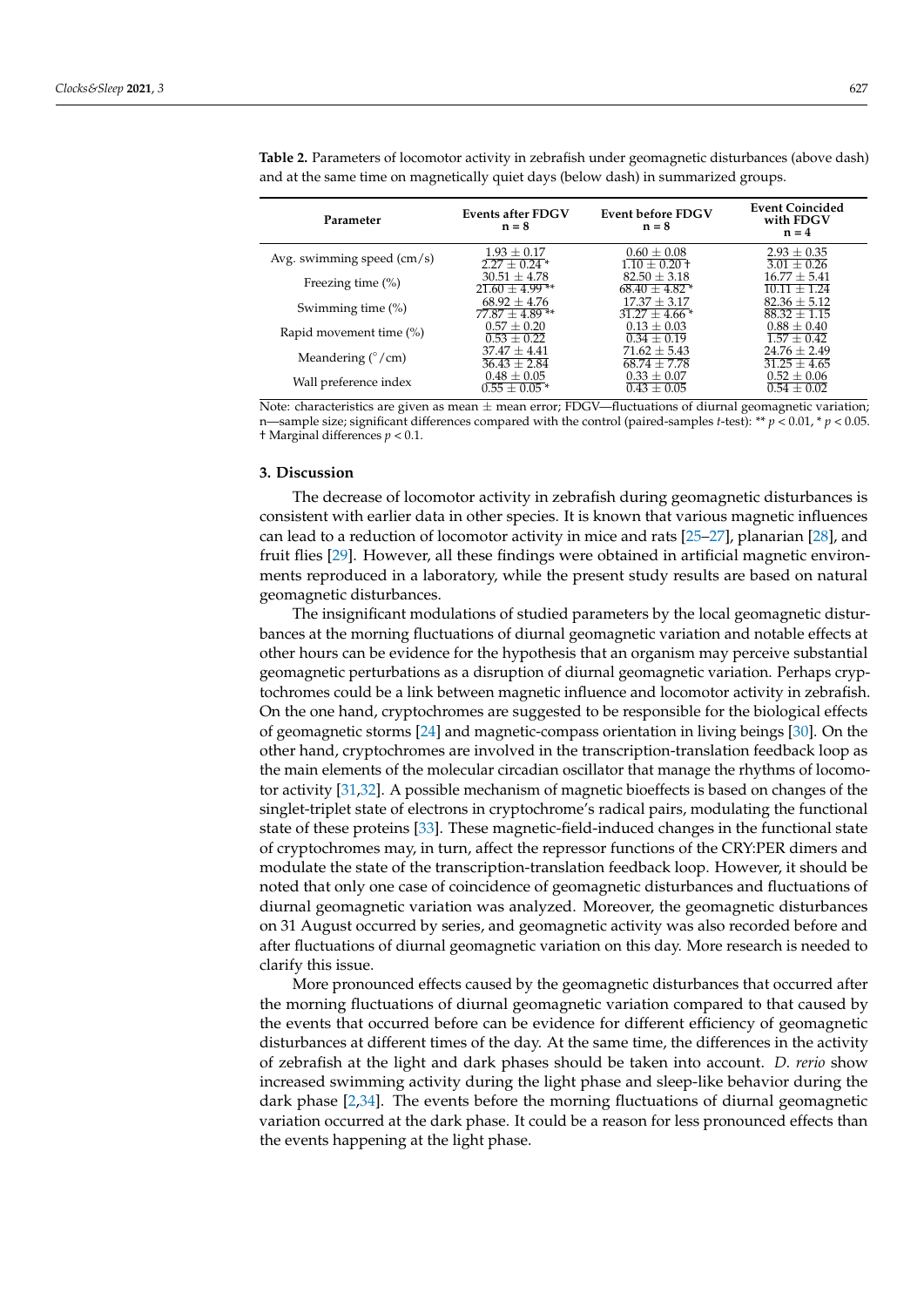## **4. Materials and Methods**

All animal experiments were carried out following relevant guidelines and regulations. The Animal Care and Use Committee at the Papanin Institute for Biology of Inland Waters has approved the experimental protocols.

Wild-type zebrafish (AB strain) were obtained from the commercial distributer (Priroda, Yaroslavl, Russia) and maintained in the Laboratory of Physiology and Toxicology (Papanin Institute for Biology of Inland Waters, Russian Academy of Sciences). Before experimentation, zebrafish were kept together for two months in 70 L aquaria at 24 ◦C under a 16:8 h light/dark cycle. Zebrafish were fed daily at different times between 12:00 and 16:30. Males and females at the age of approximately four months (2.99  $\pm$  0.17 cm, 0.26  $\pm$  0.02 g, n = 24) were used for experimentation. Each zebrafish was used only for a single replication.

All experimentation was conducted in a remote laboratory free of working staff in order to eliminate possible circadian rhythm influences caused by daily human activities. Four fish were placed in four custom glass aquaria ( $15 \times 20$  cm, height: 23 cm) filled with 10 cm of water, with one fish per aquarium. Water temperature during the experiments was 21  $\degree$ C, as adult zebrafish show the most robust rhythm of locomotor activity at the temperatures of 20–21 °C [\[35](#page-8-4)[,36\]](#page-8-5). The aquaria were installed above a backlit lightbox. The lightbox was constructed from a series of LEDs, aluminum plates, and matte plexiglass. LED plates were created by adhering 32 LEDs to an aluminum plate so each aquarium would be backlit by 4 infrared LEDs (3 W, 940 nm) and 4 white-color LEDs (3 W, 4500 K). Each LED plate was mounted 10 cm under a lightbox cover from matte plexiglass that diffused light. Lighting modes were controlled via time relays (DH-48S-S, Omron, Japan), which used KMI-10910 (IEK, Russia) contactors to supply power, by Qh-60LP18 power suppliers (Shenzhen Chanzon Technology, Shenzhen, China), to the LEDs. Screens made of opaque white plastic were placed between the adjacent aquaria so that fish could not see conspecifics.

The water was constantly renewed via two 4 mm openings in the wall of each aquarium at a 3 and 10 cm height from the bottom. The water pH was 7.38, conductivity 500–680 mS/cm, the dissolved oxygen level was 7.1 mg/L, hardness 120 mg CaCO<sub>3</sub>/L, and alkalinity 80 mg  $CaCO<sub>3</sub>/L$ . Water flowed by gravity from a 200 L plastic barrel placed one floor above through the silicone hoses connected to the bottom openings of aquaria. Water aeration and temperature control for all aquaria were carried out in the barrel. Excess water was drained to the sewer through the top opening to ensure a constant level of 10 cm. Water from different aquaria has never been mixed or reused.

At the beginning of the experiment, a 1 cm<sup>3</sup> piece of slow-release gel food block "Tetra Holiday" (Tetra GmbH, Melle, Germany) was placed on the bottom of each aquarium to prevent the influence of the feeding schedule on circadian behavior. Thereby zebrafish had free access to food during the whole study.

Fish movements in the horizontal plane were registered with IP-cameras (TR-D1140, Trassir, Shenzhen, China) equipped with IR corrected varifocal lenses (TR-L4M2.7D2.7- 13.5IR, Trassir, Shenzhen, China) and mounted above the aquaria. Night and day video was recorded in black and white at 25 frames per second with a 2592  $\times$  1520 pixels resolution. The video signals were transmitted through a switch (T1500-28PCT, TP-Link, Shenzhen, China) to a video recorder server (MiniNVR AF16, Trassir, Shenzhen, China).

Registration of the fish movements was carried out in the following time intervals: from 00:00 on 31 July 2020 to 10:00 on 4 August 2020; from 00:00 on 29 August 2020 to 10:00 on 2 September 2020; from 00:00 on 11 September 2020 to 10:00 on 15 September 2020 (Figure [1\)](#page-5-0). The 106-h video records obtained from 12 zebrafish were then processed and analyzed.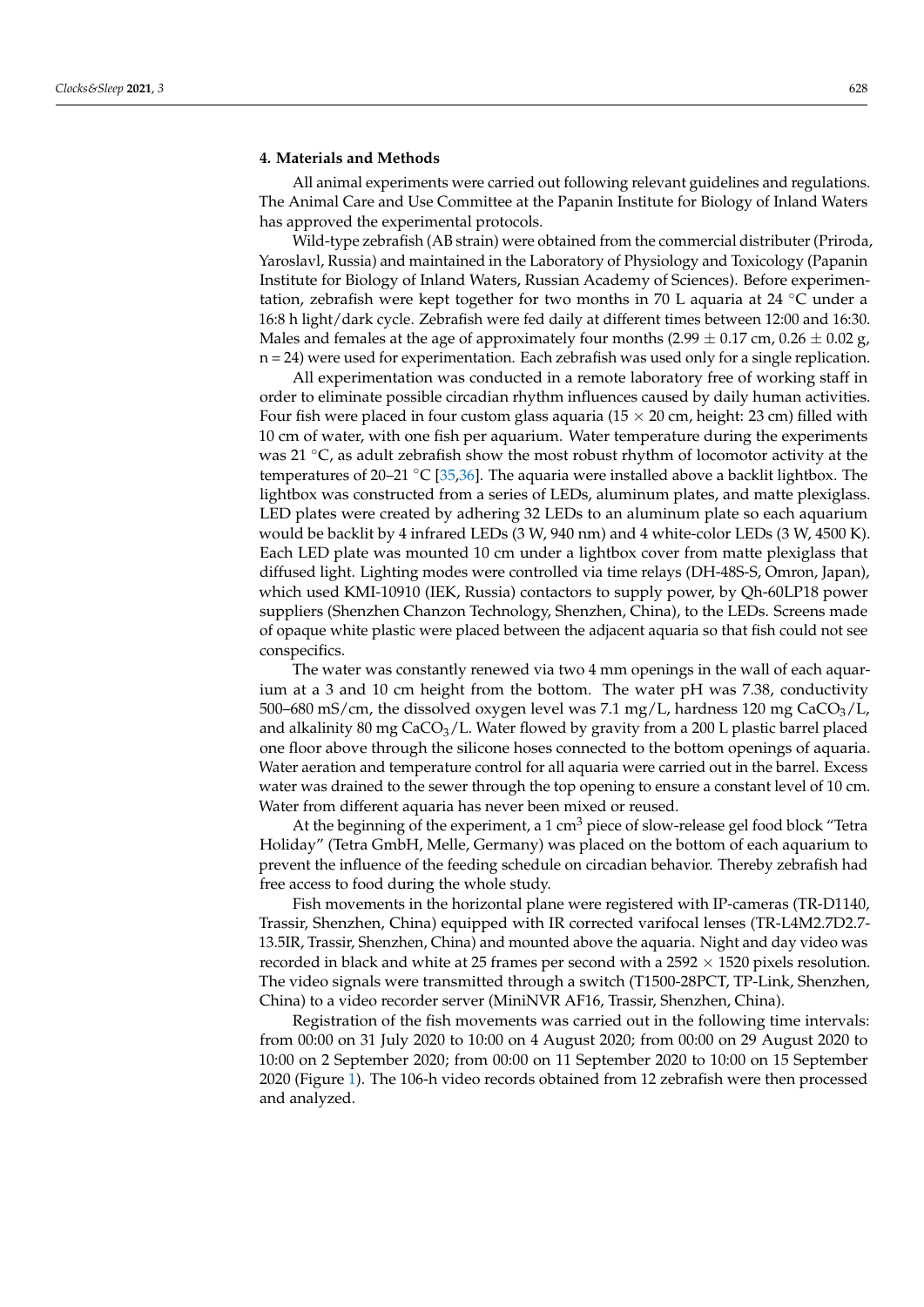<span id="page-5-0"></span>

**Figure 1.** Dynamics of the geomagnetic field in the latitudinal (red line) and meridional (blue line) directions close to the site of experimentation. High green bars match fluctuations of diurnal geomagnetic variation. Low magenta bars match geomagnetic disturbances with K-index = 4.

The K index was used as a local characteristic of geomagnetic activity. It calculates for a specific geomagnetic observatory and varies in integer values from 0 to 9. The K index is derived from maximum fluctuations in the two horizontal geomagnetic components (H and D) after eliminating regular variation [\[37\]](#page-8-6). Six geomagnetic disturbances with a local K-index of 4 occurred at different times of the day during these time intervals (data from the Geophysical observatory "Borok", located close to the site of experimentation and Pushkov Institute of Terrestrial Magnetism, Ionosphere and the Radio Wave Propagation Russian Academy of Sciences, located in Troitsk and about 300 km from the site of experimentation). These geomagnetic disturbances are described as very close in parameters. After eliminating regular variation, the range of fluctuations was 50–60 nT and differed insignificantly between six evets. In synchronization with the morning fluctuations of diurnal geomagnetic variation, these disturbances were divided into three: occurred before (31 August 2020 from 00:00 to 03:00 and 14 September 2020 from 00:00 to 03:00), after (2 August 2020 from 12:00 to 15:00, 3 August 2020 from 15:00 to 18:00, and 31 August 2020 from 15:00 to 21:00), and coincided (31 August 2020 from 09:00 to 12:00). The measurements carried out at the location of the experimental aquariums using an NV0302A magnetometer (ENT, St Petersburg, Russia) showed that LEDs, cameras, and other equipment did not generate any low-frequency magnetic fields in the range of 0–20 Hz that corresponds to the studied natural fluctuations.

An approach proposed by Audira et al. [\[2\]](#page-6-1) was used for data processing. Oneminute video files were cut from the primary video record for every half of an hour (from the 15th to the 16th and 45th to 46th min of each hour). The open-source software idTracker [\[38\]](#page-8-7) was used to process each one-minute video file. The software provided X and Y coordinates reflecting the center of the fish body for each frame. Before the processing, the trajectory data were filtered using the "minimal distance moved" method to eliminate slight "apparent" movements of the fish [\[39,](#page-8-8)[40\]](#page-8-9). The minimal distance threshold was set at 2.6 mm. Then, based on this information, the following quantitative measures of fish behavior were calculated using the Microsoft Excel formulae:

Average swimming speed, cm/s (distance travelled divided by observation time);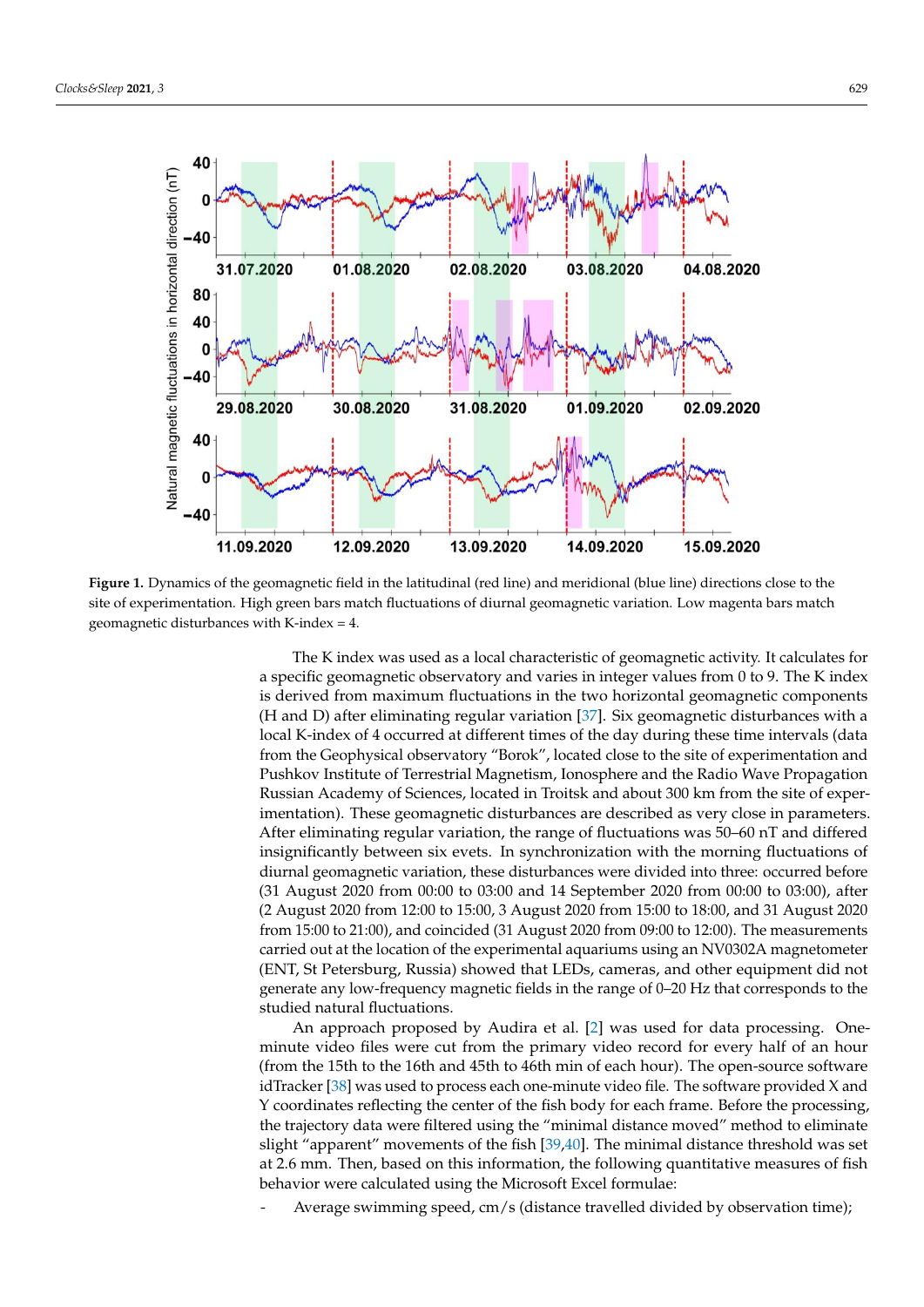- Meandering, ◦/cm, (sum of all turning angles divided by total distance);
- Freezing time, % (time when speed is less than 1 cm/s);
- Swimming time, % (time when speed is  $1-10$  cm/s);
- Rapid movement time, % (time when speed exceeds  $10 \text{ cm/s}$ );
	- Wall preference index (relative time spent within a 3 cm-wide area close to the walls). Initial data can be found in Supplementary Files.

The analyzed parameters had a pronounced circadian rhythm. The use of correlation analysis for comparing magnetograms and locomotor activity was inappropriate, as circadian changes in analyzed parameters should correlate with the diurnal geomagnetic variation. For this reason, we used the following approach. The behavioral parameters for 3-h time intervals when K-index = 4 were compared with the parameters obtained from the same time interval on magnetically quiet days within each of the time intervals. Since the data were distributed normally, the differences between the means were assessed using a paired *t*-test. The comparisons were performed between the average values obtained from each individual within the hours when the geomagnetic disturbances occurred and the averaged values obtained from the same individuals within the same hours on quiet geomagnetic days.

## **5. Conclusions**

The present results suggest that the biological effects of geomagnetic disturbances may depend on their synchronization with diurnal geomagnetic variation, i.e., on the time of day when geomagnetic activity occurs. Thereby, the insignificant influence of geomagnetic disturbances coincided with the morning peak of diurnal geomagnetic variation on organisms can interfere with meaningful effects in specific time windows when studying the biological impact of geomagnetic activity in time-series analyses. The present study results and other works [\[13,](#page-7-23)[41\]](#page-8-10) imply that the previously found correlations between geomagnetic activity and medical or biological parameters can be revised. This revising of long-term time series may consist of a separate estimation of the effects of geomagnetic disturbances that occurred during different time intervals during the day (e.g., morning events, afternoon events, evening events, and night events). However, one should consider the seasonal variability of the diurnal geomagnetic variation at different locations [\[42\]](#page-8-11) to relate slow perturbations in the geomagnetic field with the morning fluctuations of diurnal geomagnetic variation.

**Supplementary Materials:** The following are available online at [https://www.mdpi.com/article/10](https://www.mdpi.com/article/10.3390/clockssleep3040045/s1) [.3390/clockssleep3040045/s1.](https://www.mdpi.com/article/10.3390/clockssleep3040045/s1)

**Funding:** The research received support from the Russian Foundation for Basic Research (project No. 20-04-00175).

**Institutional Review Board Statement:** The study was approved by the Animal Care and Use Committee at the Papanin Institute for Biology of Inland Waters RAS (protocol code #1, 08 December 2020).

**Data Availability Statement:** Data are available as Supplementary Files.

**Acknowledgments:** The author is deeply grateful to Evgeny I. Izvekov, Vera V. Pavlova, Natalia A. Pankova, and Elena A. Osipova for their help on data analysis.

**Conflicts of Interest:** The author declare no conflict of interest.

### **References**

- <span id="page-6-0"></span>1. Goncalves, I.F.S.; Souza, T.M.; Vieira, L.R.; Marchi, F.C.; Nascimento, A.P.; Farias, D.F. Toxicity testing of pesticides in zebrafish—A systematic review on chemicals and associated toxicological endpoints. *Environ. Sci. Pollut. Res.* **2020**, *27*, 10185–10204. [\[CrossRef\]](http://doi.org/10.1007/s11356-020-07902-5)
- <span id="page-6-1"></span>2. Audira, G.; Sampurna, B.P.; Juniardi, S.; Liang, S.T.; Lai, Y.H.; Han, L.; Hsiao, C.D. Establishing simple image-based methods and cost-effective instrument for toxicity assessment on circadian rhythm dysregulation in fish. *Biol. Open* **2019**, *8*, bio041871. [\[CrossRef\]](http://doi.org/10.1242/bio.041871)
- 3. Pan, H.; Zhang, X.; Ren, B.; Yang, H.; Ren, Z.; Wang, W. Toxic Assessment of Cadmium Based on Online Swimming Behavior and the Continuous AChE Activity in the Gill of Zebrafish (*Danio rerio*). *Water Air Soil. Pollut.* **2017**, *228*, 355–363. [\[CrossRef\]](http://doi.org/10.1007/s11270-017-3540-0)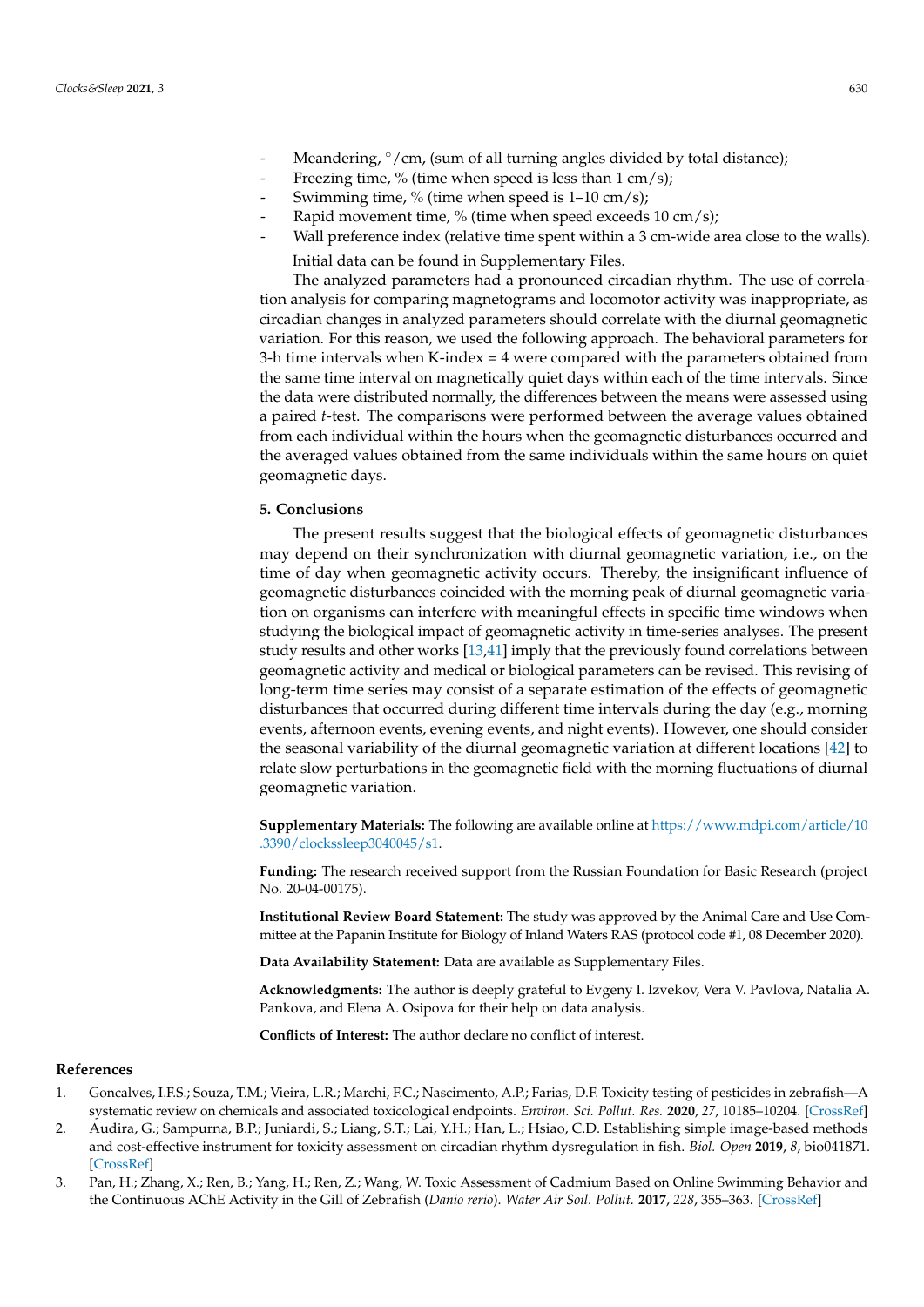- 4. Sarasamma, S.; Audira, G.; Juniardi, S.; Sampurna, B.P.; Lai, Y.-H.; Hao, E.; Chen, J.-R.; Hsiao, C.-D. Evaluation of the Effects of Carbon 60 Nanoparticle Exposure to Adult Zebrafish: A Behavioral and Biochemical Approach to Elucidate the Mechanism of Toxicity. *Int. J. Mol. Sci.* **2018**, *19*, 3853. [\[CrossRef\]](http://doi.org/10.3390/ijms19123853)
- 5. Malhotra, N.; Chen, J.-R.; Sarasamma, S.; Audira, G.; Siregar, P.; Liang, S.-T.; Lai, Y.-H.; Lin, G.-M.; Ger, T.-R.; Hsiao, C.-D. Ecotoxicity Assessment of Fe<sub>3</sub>O<sub>4</sub> Magnetic Nanoparticle Exposure in Adult Zebrafish at an Environmental Pertinent Concentration by Behavioral and Biochemical Testing. *Nanomaterials* **2019**, *9*, 873. [\[CrossRef\]](http://doi.org/10.3390/nano9060873)
- <span id="page-7-0"></span>6. Zhao, R.; Hu, Y.; Li, B.; Chen, M.; Ren, Z. Potential effects of internal physio-ecological changes on the online biomonitoring of water quality: The behavior responses with circadian rhythms of zebrafish (*Danio rerio*) to different chemicals. *Chemosphere* **2019**, *239*, 124752–124760. [\[CrossRef\]](http://doi.org/10.1016/j.chemosphere.2019.124752)
- <span id="page-7-1"></span>7. Persinger, M.A. Day time wheel running activity in laboratory rats following geomagnetic event of 5–6 July 1974. *Int. J. Biometeorol.* **1976**, *20*, 19–22. [\[CrossRef\]](http://doi.org/10.1007/BF01553167) [\[PubMed\]](http://www.ncbi.nlm.nih.gov/pubmed/977178)
- <span id="page-7-2"></span>8. Muraveiko, V.M.; Stepanyuk, I.A.; Zenzerov, V.S. The response of the crab Paralithodes Camtschaticus (Tilesius, 1815) to geomagnetic storms. *Dokl. Biol. Sci.* **2013**, *448*, 10–12. [\[CrossRef\]](http://doi.org/10.1134/S0012496613010183) [\[PubMed\]](http://www.ncbi.nlm.nih.gov/pubmed/23479009)
- <span id="page-7-3"></span>9. Varanelli, C.C.; McCleave, J.D. Locomotor activity of atlantic salmon parr (Salmo salar L.) in various light conditions and in weak magnetic fields. *Anim. Behav.* **1974**, *22*, 178–186. [\[CrossRef\]](http://doi.org/10.1016/S0003-3472(74)80067-9)
- <span id="page-7-4"></span>10. Deshcherevsky, A.V.; Sidorin, A.Y.; Kharin, E.P. Geomagnetic disturbances and animal activity in laboratory conditions. *Biophysics* **2009**, *54*, 389–395. [\[CrossRef\]](http://doi.org/10.1134/S0006350909030245)
- <span id="page-7-5"></span>11. Yamazaki, Y.; Maute, A. Sq and EEJ—A Review on the Daily Variation of the Geomagnetic Field Caused by Ionospheric Dynamo Currents. *Space Sci. Rev.* **2017**, *206*, 299–405. [\[CrossRef\]](http://doi.org/10.1007/s11214-016-0282-z)
- <span id="page-7-6"></span>12. Brown, F.A.; Scow, K.M. Magnetic induction of a circadian cycle in hamsters. *J. Interdiscipl. Cycle Res.* **1978**, *9*, 137–145. [\[CrossRef\]](http://doi.org/10.1080/09291017809359632)
- <span id="page-7-23"></span>13. Krylov, V.V.; Osipova, E.A.; Pankova, N.A.; Talikina, M.G.; Chebotareva, Y.V.; Izyumov, Y.G.; Batrakova, A.A.; Nepomnyashchikh, V.A. The effect of a temporal shift in diurnal geomagnetic variation on roach *Rutilus rutilus* L. embryos: A comparison with effects of simulated geomagnetic storms. *Biophysics* **2017**, *62*, 675–681. [\[CrossRef\]](http://doi.org/10.1134/S0006350917040121)
- <span id="page-7-7"></span>14. Welker, H.A.; Semm, P.; Willig, R.P.; Commentz, J.C.; Wiltschko, W.; Vollrath, L. Effects of an artificial magnetic field on serotonin N-acetyltransferase activity and melatonin content of the rat pineal gland. *Exp. Brain Res.* **1983**, *50*, 426–432. [\[CrossRef\]](http://doi.org/10.1007/BF00239209) [\[PubMed\]](http://www.ncbi.nlm.nih.gov/pubmed/6641877)
- <span id="page-7-8"></span>15. Brown, F.A. Response to pervasive geophysical factors and the biological clock problem. *Cold Spring Harb. Sym. Quant. Biol.* **1960**, *25*, 57–71. [\[CrossRef\]](http://doi.org/10.1101/SQB.1960.025.01.007)
- <span id="page-7-9"></span>16. Bliss, V.L.; Heppner, F.H. Circadian activity rhythm influenced by near zero magnetic field. *Nature* **1976**, *261*, 411–412. [\[CrossRef\]](http://doi.org/10.1038/261411a0)
- <span id="page-7-10"></span>17. Bartos, P.; Netusil, R.; Slaby, P.; Dolezel, D.; Ritz, T.; Vacha, M. Weak radiofrequency fields affect the insect circadian clock. *J. R. Soc. Interface* **2019**, *16*, 20190285. [\[CrossRef\]](http://doi.org/10.1098/rsif.2019.0285)
- <span id="page-7-11"></span>18. Yoshii, T.; Ahmad, M.; Helfrich-Förster, C. Cryptochrome Mediates Light-Dependent Magnetosensitivity of Drosophila's Circadian Clock. *PLoS Biol.* **2009**, *7*, e1000086. [\[CrossRef\]](http://doi.org/10.1371/journal.pbio.1000086) [\[PubMed\]](http://www.ncbi.nlm.nih.gov/pubmed/19355790)
- <span id="page-7-12"></span>19. Sallam, A.E.-D.; Hassan, S.A.; Hassaneen, E.; Ali, E.M. Environmental stress of mobile phone EM radiation on locomotor activity and melatonin circadian rhythms of rats. *Biol. Rhythm. Res.* **2016**, *47*, 597–607. [\[CrossRef\]](http://doi.org/10.1080/09291016.2016.1173361)
- <span id="page-7-13"></span>20. Manzella, N.; Bracci, M.; Ciarapica, V.; Staffolani, S.; Strafella, E.; Rapisarda, V.; Valentino, M.; Amati, M.; Copertaro, A.; Santarelli, L. Circadian gene expression and extremely low-frequency magnetic fields: An in vitro study. *Bioelectromagnetics* **2015**, *36*, 294–301. [\[CrossRef\]](http://doi.org/10.1002/bem.21915) [\[PubMed\]](http://www.ncbi.nlm.nih.gov/pubmed/25808738)
- <span id="page-7-14"></span>21. Agliassa, C.; Maffei, M.E. Reduction of geomagnetic field (GMF) to near null magnetic field (NNMF) affects some *Arabidopsis thaliana* clock genes amplitude in a light independent manner. *J. Plant. Physiol.* **2019**, *232*, 23–26. [\[CrossRef\]](http://doi.org/10.1016/j.jplph.2018.11.008)
- <span id="page-7-15"></span>22. Oliva, R.; Jansen, B.; Benscheidt, F.; Sandbichler, A.M.; Egg, M. Nuclear magnetic resonance affects the circadian clock and hypoxia-inducible factor isoforms in zebrafish. *Biol. Rhythm. Res.* **2019**, *50*, 739–757. [\[CrossRef\]](http://doi.org/10.1080/09291016.2018.1498194)
- <span id="page-7-16"></span>23. Krylov, V.V.; Izvekov, E.I.; Pavlova, V.V.; Pankova, N.A.; Osipova, E.A. Magnetic fluctuations affect circadian patterns of locomotor activity in zebrafish. *bioRxiv* **2021**. [\[CrossRef\]](http://doi.org/10.1101/2021.09.08.459369)
- <span id="page-7-17"></span>24. Krylov, V.V. Biological effects related to geomagnetic activity and possible mechanisms. *Bioelectromagnetics* **2017**, *38*, 497–510. [\[CrossRef\]](http://doi.org/10.1002/bem.22062)
- <span id="page-7-18"></span>25. Nikolskaya, K.; Shtemler, V.; Yeschenko, O.; Savonenko, A.; Osipov, A.; Nickolsky, S. The Sensitivity of Cognitive Processes to the Inhomogeneity of Natural Magnetic Fields. *Electro. Magnetobiol.* **1996**, *15*, 163–174. [\[CrossRef\]](http://doi.org/10.3109/15368379609012872)
- 26. Zhadin, M.N.; Deryugina, O.N.; Pisachenko, T.M. Influence of combined DC and AC magnetic fields on rat behavior. *Bioelectromagnetics* **1999**, *20*, 378–386. [\[CrossRef\]](http://doi.org/10.1002/(SICI)1521-186X(199909)20:6<378::AID-BEM7>3.0.CO;2-0)
- <span id="page-7-19"></span>27. Lundberg, L.; Sienkiewicz, Z.; Anthony, D.; Broom, K.A. Effects of 50 Hz magnetic fields on circadian rhythm control in mice. *Bioelectromagnetics* **2019**, *40*, 250–259. [\[CrossRef\]](http://doi.org/10.1002/bem.22188)
- <span id="page-7-20"></span>28. Murugan, N.J.; Persinger, M.A. Comparisons of responses by planarian to micromolar to attomolar dosages of morphine or naloxone and/or weak pulsed magnetic fields: Revealing receptor subtype affinities and non-specific effects. *Int. J. Radiat. Biol.* **2014**, *90*, 833–840. [\[CrossRef\]](http://doi.org/10.3109/09553002.2014.911421) [\[PubMed\]](http://www.ncbi.nlm.nih.gov/pubmed/24720710)
- <span id="page-7-21"></span>29. Zmejkoski, D.; Petković, B.; Pavković-Lučić, S.; Prolić, Z.; Anđelković, M.; Savić, T. Different responses of *Drosophila subobscura* isofemale lines to extremely low frequency magnetic field (50 Hz, 0.5 mT): Fitness components and locomotor activity. *Int. J. Radiat. Biol.* **2017**, *93*, 544–552. [\[CrossRef\]](http://doi.org/10.1080/09553002.2017.1268281)
- <span id="page-7-22"></span>30. Hore, P.J.; Mouritsen, H. The radical-pair mechanism of magnetoreception. *Annu. Rev. Biophys.* **2016**, *45*, 299–344. [\[CrossRef\]](http://doi.org/10.1146/annurev-biophys-032116-094545)